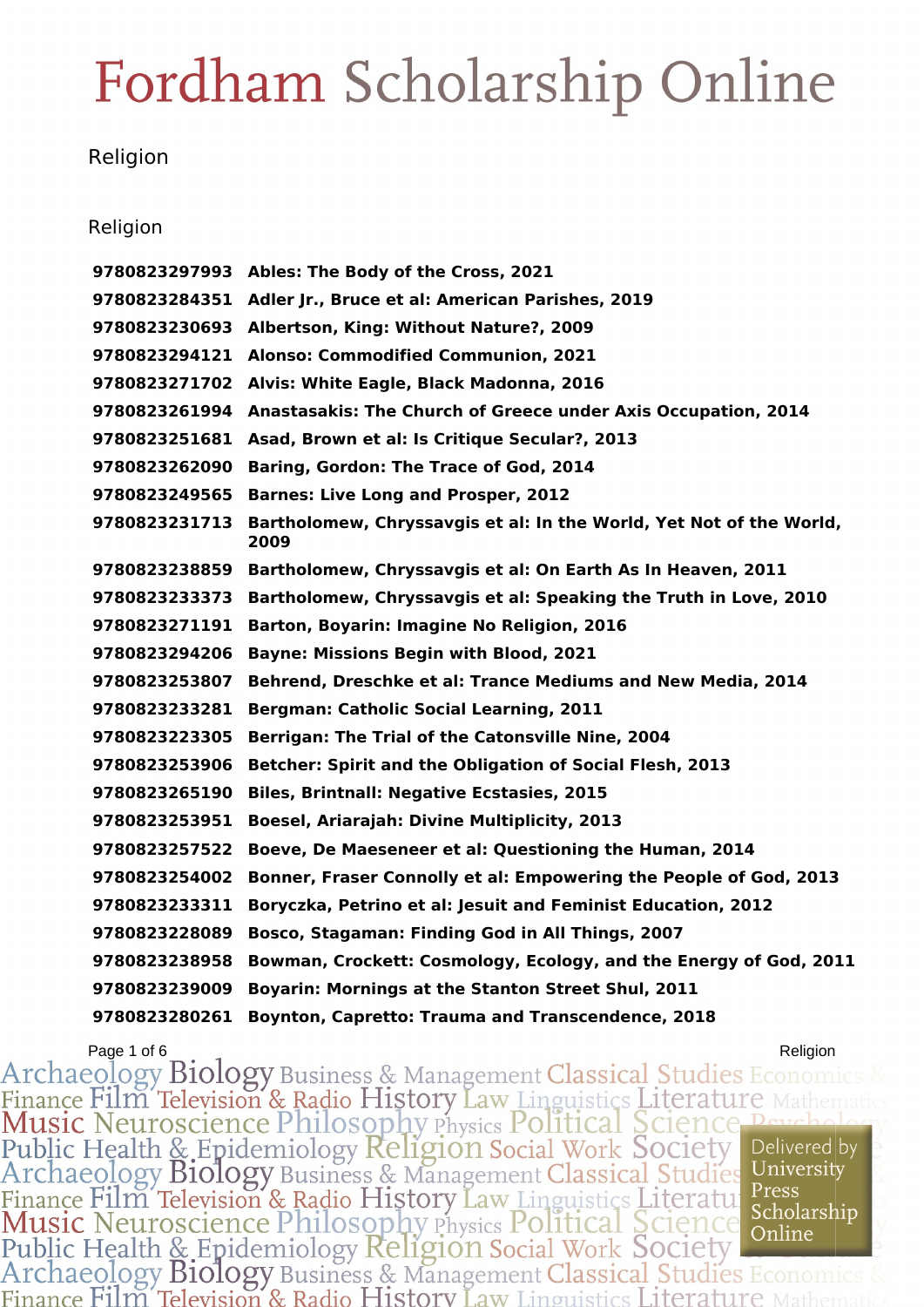| 9780823285679 | Bray, Moore: Religion, Emotion, Sensation, 2019                               |
|---------------|-------------------------------------------------------------------------------|
| 9780823286850 | <b>Bray: Grave Attending, 2019</b>                                            |
| 9780823225002 | <b>Buckner, Statler: Styles of Piety, 2006</b>                                |
| 9780823226351 | Burrus, Keller: Toward a Theology of Eros, 2007                               |
| 9780823294909 | <b>Canaris: The Survival of Dulles, 2021</b>                                  |
| 9780823267347 | Cavarero, Scola et al: Thou Shalt Not Kill, 2015                              |
| 9780823251445 | Chryssavgis, Foltz et al: Toward an Ecology of Transfiguration, 2013          |
| 9780823264001 | <b>Chryssavgis: Dialogue of Love, 2014</b>                                    |
| 9780823229284 | <b>Clarke: The Creative Retrieval of Saint Thomas Aquinas, 2009</b>           |
| 9780823227198 | <b>Clarke: The Philosophical Approach to God, 2007</b>                        |
| 9780823278404 | Clooney, von Stosch: How to Do Comparative Theology, 2017                     |
| 9780823254309 | Combs, Schmidt: Transforming Ourselves, Transforming the World,<br>2013       |
|               | 9780823265954 Conedera, SJ: Ecclesiastical Knights, 2015                      |
| 9780823294350 | <b>Cornille: Atonement and Comparative Theology, 2021</b>                     |
| 9780823298112 | Crockett, Keller: Political Theology on Edge, 2021                            |
| 9780823228058 | Cunningham, Hofmann et al: The Catholic Church and the Jewish<br>People, 2007 |
| 9780823262373 | Davies, Garfitt: God's Mirror, 2014                                           |
| 9780823251926 | Demacopoulos, Papanikolaou: Orthodox Constructions of the West,<br>2013       |
| 9780823227969 | Dewan: Wisdom, Law, and Virtue, 2007                                          |
| 9780823280186 | Dolgopolski: Other Others, 2018                                               |
| 9780823229345 | Dolgopolski: What Is Talmud?, 2009                                            |
| 9780823265435 | Downey: The Bread of the Strong, 2015                                         |
| 9780823221158 | Dresner: Heschel, Hasidism, and Halakha, 2001                                 |
| 9780823286898 | Drexler-Dreis, Justaert: Beyond the Doctrine of Man, 2019                     |
| 9780823281886 | <b>Drexler-Dreis: Decolonial Love, 2018</b>                                   |
| 9780823279463 | <b>Dubilet: The Self-Emptying Subject, 2018</b>                               |
| 9780823228621 | Dulles, Imbelli: Church and Society, 2008                                     |
| 9780823225125 | <b>Duncan: Citizens or Papists?, 2005</b>                                     |
| 9780823267217 | Dunn: The Cruelest of All Mothers, 2015                                       |
| 9780823294381 | Džalto: Anarchy and the Kingdom of God, 2021                                  |

Page 2 of 6<br>Archaeology Biology Business & Management Classical Studies Economics & Finance Film Television & Radio History Law Linguistics Literature Mathem<br>Music Neuroscience Philosophy Physics Political Science Psychology<br>Public Health & Epidemiology Religion Social Work Society<br>Archaeology Biology Bus Delivered by Finance Film Television & Radio History Law Linguistics Literature Press<br>Music Neuroscience Philosophy Physics Political Science Scholarship<br>Public Health & Epidemiology Religion Social Work Society<br>Archaeology Biology Bus Press Finance Film Television & Radio History Law Linguistics Literature 1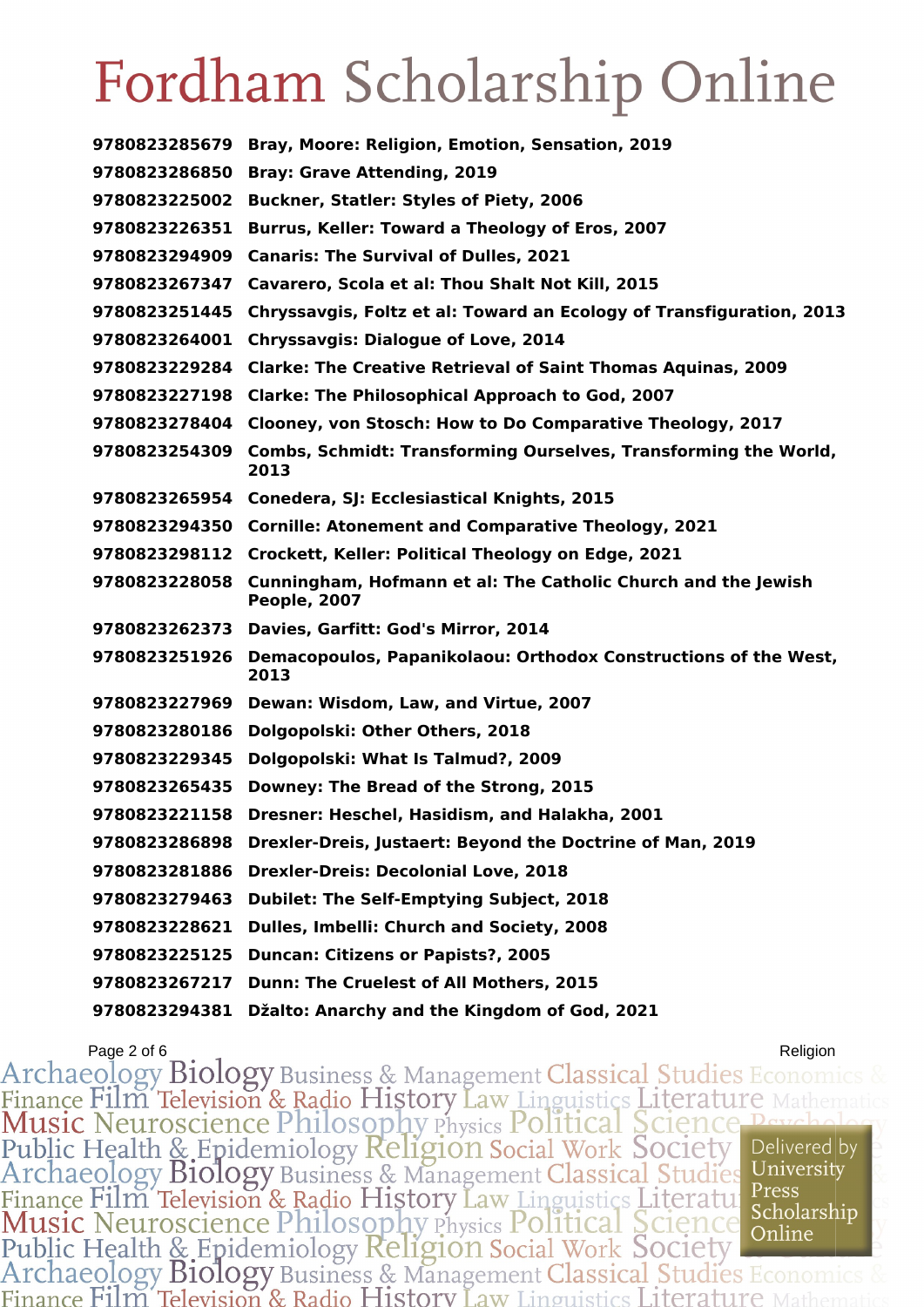| 9780823288014 | Eggemeier, Fritz: Send Lazarus, 2020                                                                |
|---------------|-----------------------------------------------------------------------------------------------------|
| 9780823281923 | Even-Ezra: Ecstasy in the Classroom, 2018                                                           |
| 9780823269877 | Falque, Shank et al: Crossing the Rubicon, 2016                                                     |
| 9780823256570 | Firer Hinze, Hornbeck II: More than a Monologue: Sexual Diversity<br>and the Catholic Church, 2014  |
| 9780823234103 | Fisher, McGuinness: The Catholic Studies Reader, 2011                                               |
| 9780823287024 | Frank, Holman et al: The Garb of Being, 2019                                                        |
| 9780823254736 | <b>Fraser Connolly: Women of Faith, 2014</b>                                                        |
| 9780823275205 | <b>Gallagher: Sodomscapes, 2017</b>                                                                 |
| 9780823233618 | <b>Geller: The Other Jewish Question, 2011</b>                                                      |
| 9780823282005 | Ginsburg, Land et al: Jews and the Ends of Theory, 2018                                             |
| 9780823228263 | Goldschmidt, Suchoff et al: The Legacy of German Jewry, 2007                                        |
| 9780823253784 | <b>Gourgouris: Lessons in Secular Criticism, 2013</b>                                               |
| 9780823225217 | <b>Haddox: Fears and Fascinations, 2005</b>                                                         |
| 9780823271597 | Hanson, Marty: City of Gods, 2016                                                                   |
| 9780823225187 | Hart, Wall: The Experience of God, 2005                                                             |
| 9780823239405 | Haslam: A Constructive Theology of Intellectual Disability, 2011                                    |
| 9780823225712 | Hawkins, Cushing Stahlberg: Scrolls of Love, 2006                                                   |
| 9780823225255 | <b>Heft: Believing Scholars, 2005</b>                                                               |
| 9780823223336 | Heft: Beyond Violence, 2004                                                                         |
| 9780823226474 | Heft: Passing on the Faith, 2007                                                                    |
| 9780823281244 | Heim: Crucified Wisdom, 2018                                                                        |
| 9780823251629 | Hellemans, Otten et al: On Religion and Memory, 2013                                                |
| 9780823278688 | Heron: Liturgical Power, 2017                                                                       |
| 9780823251179 | Hill Fletcher: Motherhood as Metaphor, 2013                                                         |
| 9780823257621 | Hornbeck II, Norko: More than a Monologue: Sexual Diversity and the<br><b>Catholic Church, 2014</b> |
| 9780823282173 | <b>Hornbeck II: Remembering Wolsey, 2019</b>                                                        |
| 9780823239450 | Houtman, Meyer: Things, 2012                                                                        |
| 9780823257256 | Hughes: Kierkegaard and the Staging of Desire, 2014                                                 |
| 9780823241354 | Isasi-Diaz, Mendieta: Decolonizing Epistemologies, 2011                                             |
| 9780823268436 | Johnson-DeBaufre, Keller et al: Common Goods, 2015                                                  |
| 9780823220748 | Johnston: The Mysticism of the Cloud of Unknowing, 2000                                             |

Page 3 of 6<br>Archaeology Biology Business & Management Classical Studies Economics Finance Film Television & Radio History Law Linguistics Literature N<br>Music Neuroscience Philosophy Physics Political Science Per Public Health & Epidemiology Religion Social Work Society<br>Archaeology Biology Business & Management Classical Studies Delivered by University Finance Film Television & Radio History Law Linguistics Literature Press<br>Music Neuroscience Philosophy Physics Political Science Scholars<br>Public Health & Epidemiology Religion Social Work Society<br>Archaeology Biology Busine Scholarship Finance Film Television & Radio History Law Linguistics Literature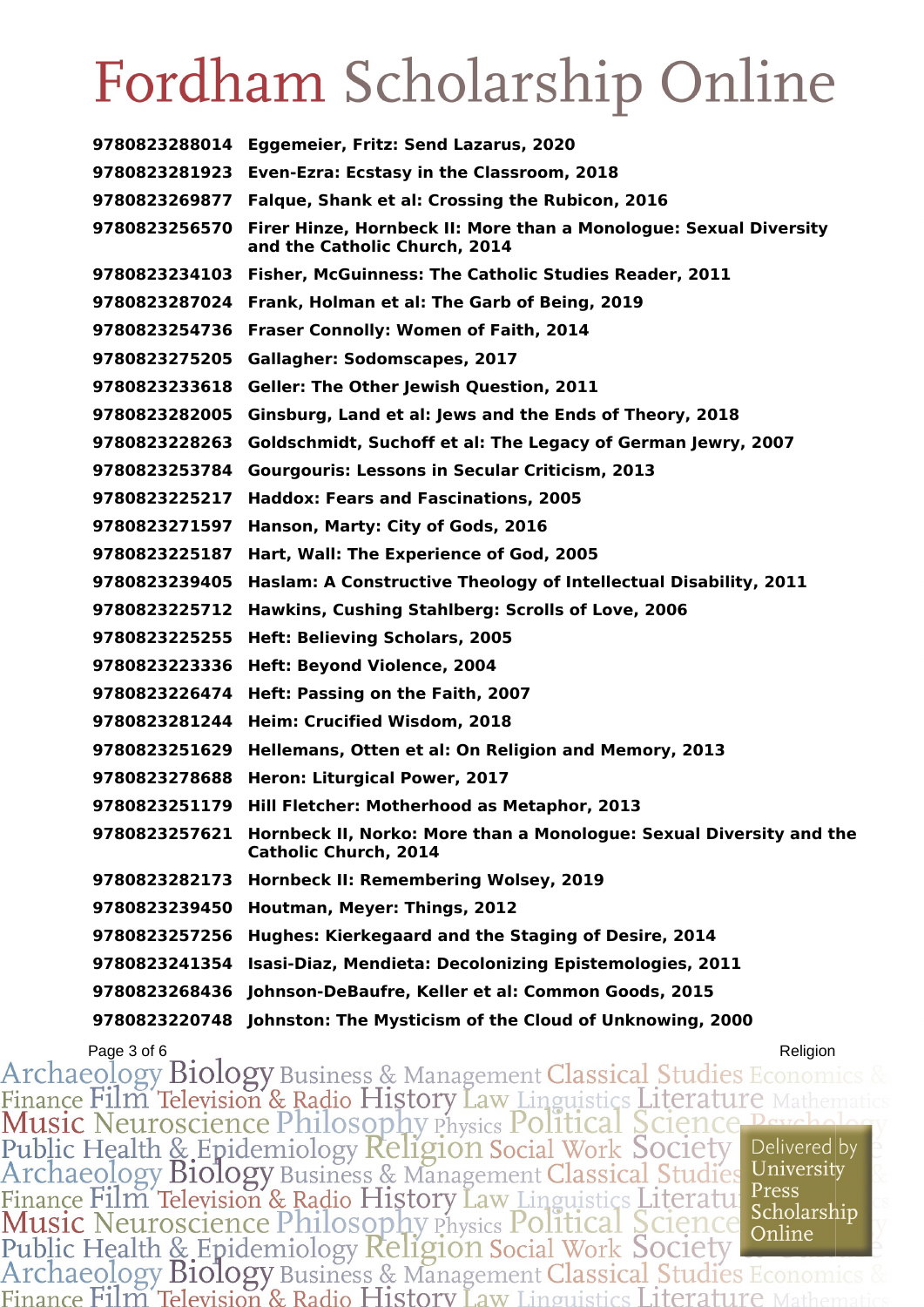|               | 9780823273782 Jordan: Teaching Bodies, 2016                                                                |
|---------------|------------------------------------------------------------------------------------------------------------|
| 9780823227457 | Kearns, Keller: Ecospirit, 2007                                                                            |
| 9780823276219 | Keller, Rubenstein: Entangled Worlds, 2017                                                                 |
| 9780823276455 | Keller: Intercarnations, 2017                                                                              |
| 9780823224036 | LaMothe: Between Dancing and Writing, 2004                                                                 |
| 9780823255016 | Lee: Spirit, Qi, and the Multitude, 2013                                                                   |
| 9780823256068 | Leustean: Orthodox Christianity and Nationalism in Nineteenth-<br><b>Century Southeastern Europe, 2014</b> |
| 9780823255061 | Levi: Modernist Form and the Myth of Jewification, 2013                                                    |
| 9780823262915 | Librett: Orientalism and the Figure of the Jew, 2014                                                       |
| 9780823256877 | Lifshitz: Religious Women in Early Carolingian Francia, 2014                                               |
| 9780823277636 | Lloyd: Religion of the Field Negro, 2017                                                                   |
| 9780823231058 | Long: Natura Pura, 2009                                                                                    |
| 9780823275724 | <b>Longo: Spiritual Grammar, 2017</b>                                                                      |
| 9780823286553 | <b>Løland: Pauline Ugliness, 2020</b>                                                                      |
| 9780823229499 | <b>MacKendrick: Fragmentation and Memory, 2008</b>                                                         |
| 9780823294541 | <b>MacKendrick: Material Mystery, 2021</b>                                                                 |
| 9780823263042 | <b>Maduro, Mendieta: Maps for a Fiesta, 2015</b>                                                           |
| 9780823227518 | Mahmutćehajić, Burrell, C.S.C.: On Love, 2007                                                              |
| 9780823225842 | <b>Mahmutćehajić: The Mosque, 2006</b>                                                                     |
| 9780823225316 | <b>Manoussakis: After God, 2006</b>                                                                        |
| 9780823239825 | Marsh, Brown: Faith, Resistance, and the Future, 2012                                                      |
| 9780823229918 | McGann, Lumas et al: Let It Shine!, 2008                                                                   |
| 9780823282760 | McGuinness, Fisher: Roman Catholicism in the United States, 2019                                           |
| 9780823239870 | <b>McGuinness: Neighbors and Missionaries, 2012</b>                                                        |
|               | 9780823245048 McManamon, S.J.: The Text and Contexts of Ignatius Loyola's<br>"Autobiography", 2013         |
| 9780823251230 | Meddeb, Kuntz: Islam and the Challenge of Civilization, 2013                                               |
| 9780823231140 | Meddeb, Mandell et al: Tombeau of Ibn Arabi and White Traverses,<br>2010                                   |
| 9780823298600 | Merdjanova: Women and Religiosity in Orthodox Christianity, 2021                                           |
| 9780823280148 | <b>Meyer: Inner Animalities, 2018</b>                                                                      |
| 9780823226900 | Meynard S.J.: Teilhard and the Future of Humanity, 2006                                                    |

Page 4 of 6<br>8 Archaeology Biology Business & Management Classical Studies Economics Finance Film Television & Radio History Law Linguistics Literature Mathem<br>Music Neuroscience Philosophy Physics Political Science Peychol:<br>Public Health & Epidemiology Religion Social Work Society<br>Archaeology Biology Busin Delivered by Finance Film Television & Radio History Law Linguistics Literatul Press<br>Music Neuroscience Philosophy Physics Political Science Scholarship<br>Public Health & Epidemiology Religion Social Work Society<br>Archaeology Biology Busi Press Scholarship Finance Film Television & Radio History Law Linguistics Literature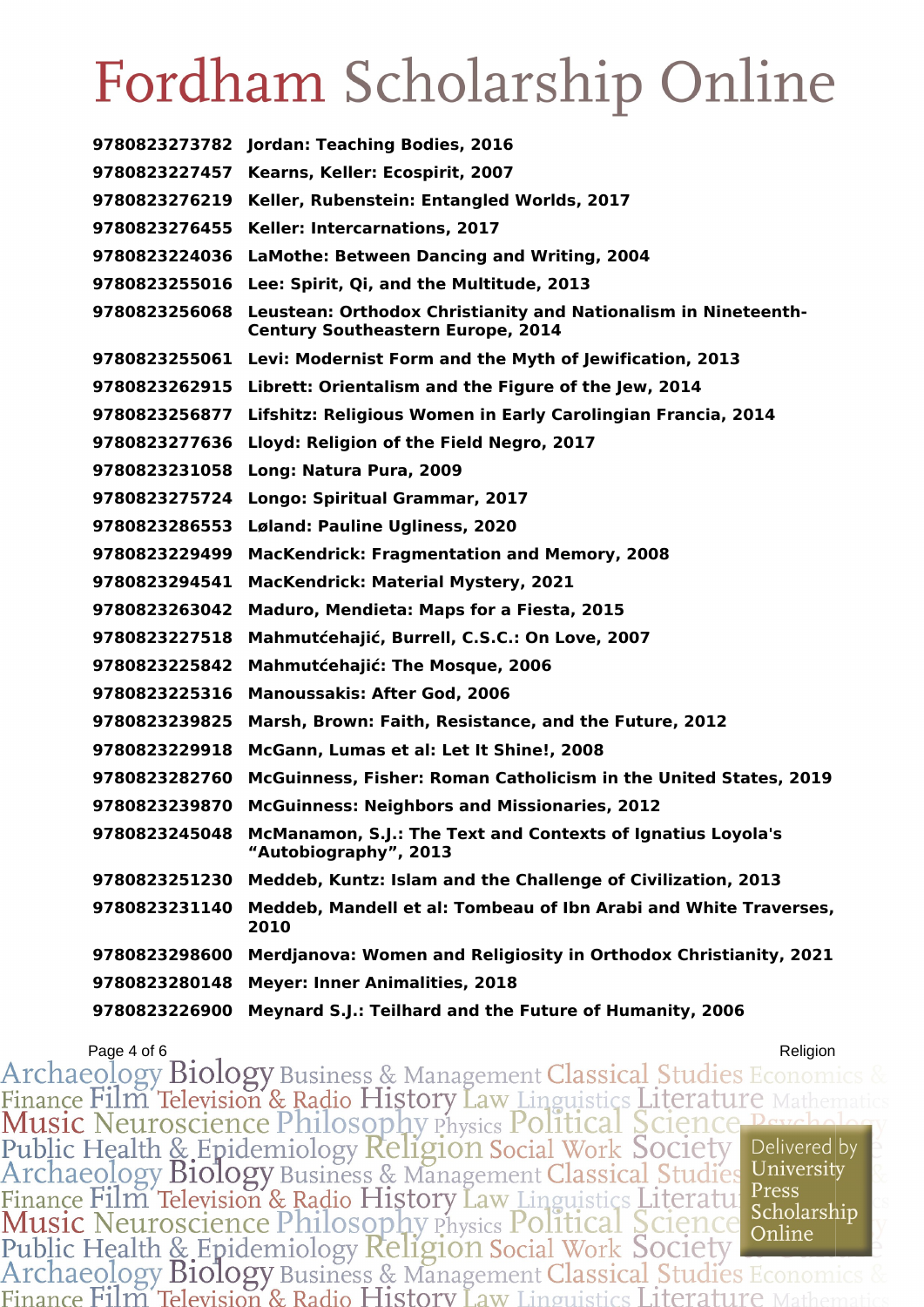**Michel: Friends on the Way, 2007 Migliazzo: Teaching as an Act of Faith, 2002 Miyamoto: Beyond the Mushroom Cloud, 2011 Moore, Kearns: Divinanimality, 2014 Moore, Rivera: Planetary Loves, 2010 Moore-Keish, Collins Winn: Karl Barth and Comparative Theology, Newton: Jewish Studies as Counterlife, 2019 Newton: To Make the Hands Impure, 2014 O'Donnell: Passing Orders, 2020 Olin: A Reformation Debate, 2000 Padilla: Divine Enjoyment, 2014 Papanikolaou, Demacopoulos: Fundamentalism or Tradition, 2019 Pryor: Living with Tiny Aliens, 2020 Purpura: God, Hierarchy, and Power, 2017 Rademacher: Paul Hanly Furfey, 2017 Randall: Black Robes & Buckskin, 2010 Rashkover: Freedom and Law, 2011 Rios: After the Monkey Trial, 2014 Robert: Trials, 2009 Rose: A Theology of Failure, 2019 Runions: The Babylon Complex, 2014 Schoenfeld: Isaac On Jewish and Christian Altars, 2012 Schroth: Bob Drinan, 2010 Schuck, Crowley-Buck: Democracy, Culture, Catholicism, 2015 Seitz, Firer Hinze: Working Alternatives, 2020 Sharvit, Feldman: Freud and Monotheism, 2018 Silver: A Plausible God, 2006 Spadaro, Way: Cybertheology, 2014 Stallings, Asensi et al: Material Spirit, 2013 Stolow: Deus in Machina, 2012 Szpiech: Medieval Exegesis and Religious Difference, 2015**

Page 5 of 6<br>Archaeology Biology Business & Management Classical Studies Economi Finance Film Television & Radio History Law Linguistics Literature Public Health & Epidemiology Religion Social Work Society Delivered by University Archaeology Biology Business & Management Classical Studies Finance Film Television & Radio History Law Linguistics Literatu:<br>Music Neuroscience Philosophy Physics Political Science Press Scholarship Online Public Health & Epidemiology Religion Social Work Society Archaeology Biology Business & Management Classical Studies Economics Finance Film Television & Radio History Law Linguistics Literature